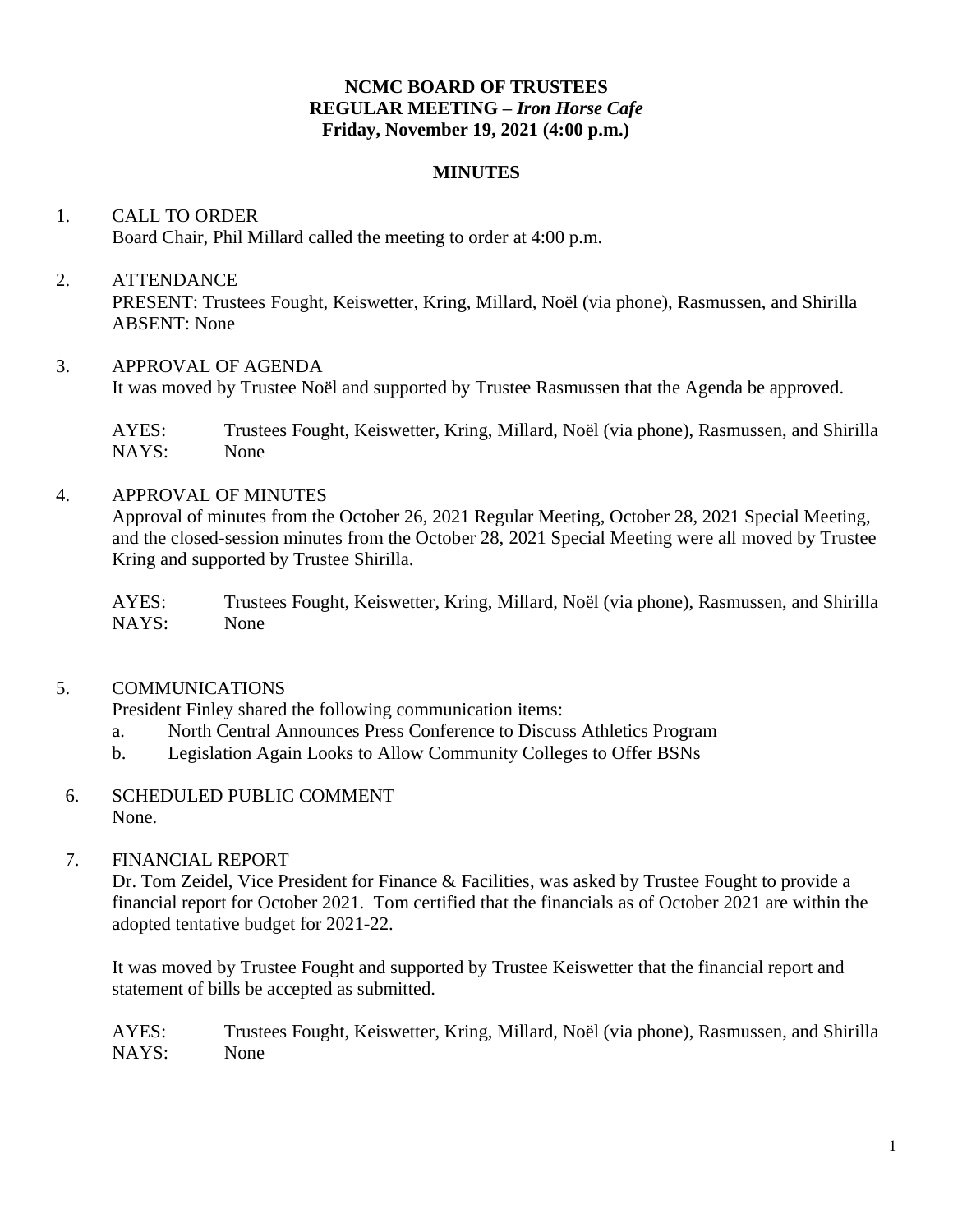## 8. PRESIDENTS REPORTS

President Finley provided updates on the following items:

- a. New Website thanks to the Marketing Team for a job done exceptionally well
- b. Veteran's Day Events thanks to Dallas Culvahouse and all the volunteers who supported

## 9. COMMITTEE REPORTS

a. Bylaws & Policy Committee

Trustee Rasmussen shared that the Bylaws & Policy Committee met on Tuesday, November 16, 2021 to review 3 proposed changes to Board Policies listed below.

## **1. Board Policy 200 Academic Assessment Policy**

Background: The High School GPA has been piloted as a placement tool by North Central Michigan College, as well as many other colleges, and proven to be effective. This policy is being updated to reflect current practices.

Trustee Rasmussen moved and Trustee Keiswetter supported that the revision(s) to Board policy 200 Academic Assessment Policy be accepted as written. This policy change is effective 11/19/2021.

AYES: Trustees Fought, Keiswetter, Kring, Millard, Noël (via phone), Rasmussen, and Shirilla NAYS: None

## **2. Board Policy 212 Credit for Prior Learning Policy**

Background: This North Central Michigan College (NCMC) Board of Trustees policy shall provide opportunities for students to transfer knowledge and skills acquired in an occupational environment, through life experience, or other educational endeavors into college credit.

Changes to this policy will allow for consideration of broader work, life, and training experiences to be considered.

Trustee Rasmussen moved and Trustee Fought supported that the revision(s) to Board policy 212 Credit for Prior Learning Policy be accepted as written. This policy change is effective 11/19/2021.

AYES: Trustees Fought, Keiswetter, Kring, Millard, Noël (via phone), Rasmussen, and Shirilla NAYS: None

## **3. Board Policy 312 Non-Emergency Text Messaging Policy**

Background: North Central Michigan College piloted non-emergency text messaging, and has recommended it be common practice as we move forward.

Trustee Rasmussen moved and Trustee Shirilla supported that the revision(s) to Board policy 312 Non-Emergency Text Messaging Policy be accepted as written. This policy change is effective 11/19/2021.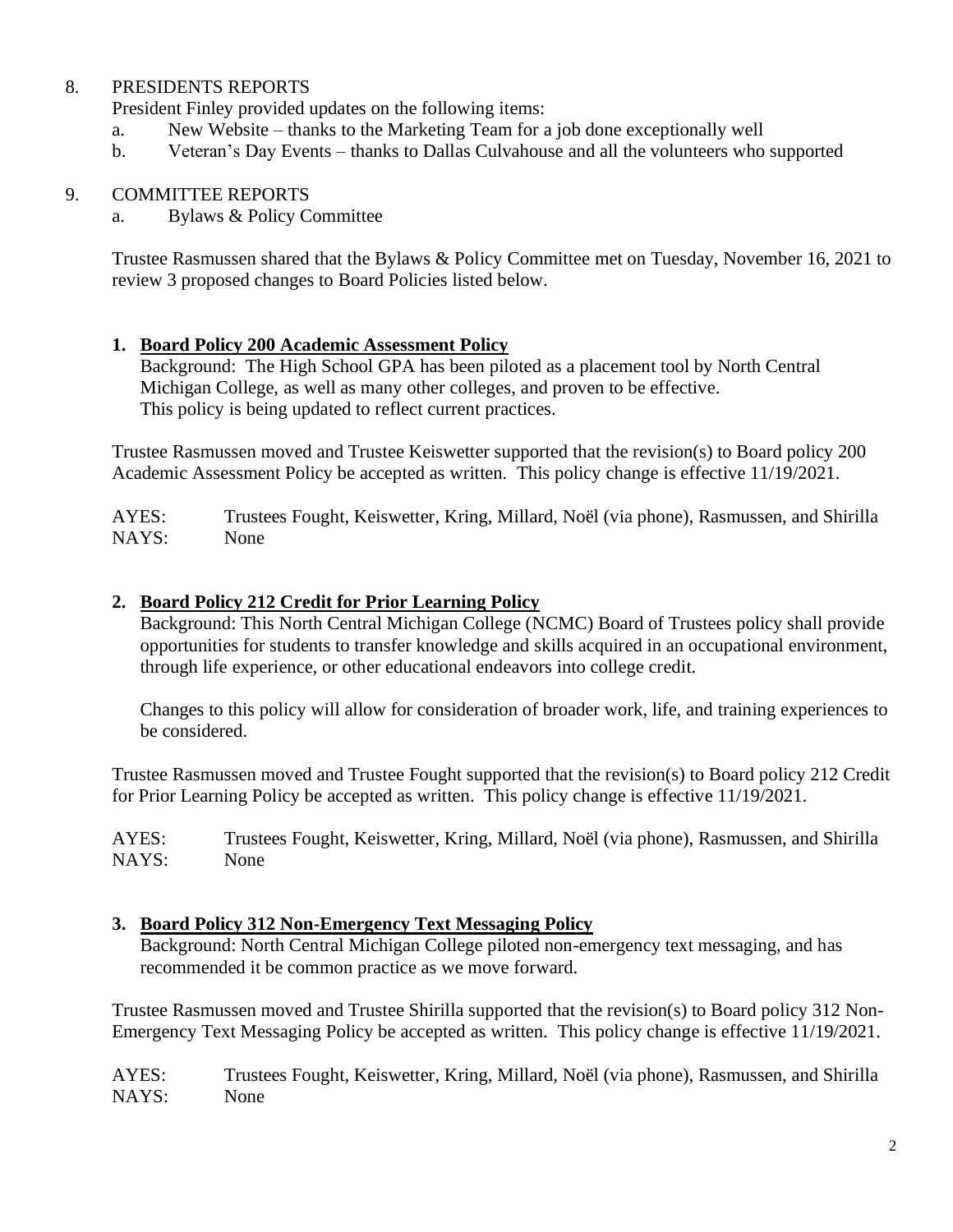## b. Personnel Committee

Trustee Shirilla shared that the Personnel Committee met on Thursday, November 18, 2021 to review and discuss two recommendations for hire, one being the HR Administrator/Generalist, and the other the Dual Enrollment Coordinator.

The #1 goal is to develop the colleges human capital by:

- o Enhancing recruitment
- o Designing and implement orientation
- o Designing performance management
- o Creating succession planning
- o Developing engagement and recognition strategy

#### **HR Administrator/Generalist**

The Director of Human Resources, Lynn Eckerle and committee interviewed three applications. Of the three Jordan Olivo was recommended for hire.

Mr. Olivo has a Bachelor's in Business Administration, with a focus on Human Resource Management from Grand Valley State University, as well as, pending completion of a SHRM Certification. Additionally, he has experience at Lacks Enterprises.

Trustee Shirilla moved and Trustee Keiswetter supported that Jordan Olivo be hired at a starting salary \$55,000, with a start date of January 3, 2022.

AYES: Trustees Fought, Keiswetter, Kring, Millard, Noël (via phone), Rasmussen, and Shirilla NAYS: None

## **Dual Enrollment Coordinator**

The Dual Enrollment Coordinator's job is to oversee all dual-enrolled and Early College students. This will enable a consistent presentation to students, superintendents, and teachers. This position will help advise dual-enrolled students gain insight into what the college can offer them.

VP of Student Affairs, Renee DeYoung and committee recommended Cassidy Leirstein for this position. Cassidy is a graduate of Michigan State University (MSU) with a Bachelors in Administration, with a concentration in Social Influence and Intercultural Communication. She is also a graduate of NCMC early college program from 2018. She is currently a college advisor for MSU, serving two area high schools.

Trustee Shirilla moved and Trustee Keiswetter supported that Cassidy Leirstein be hired at a starting salary \$50,500, with a start date of January 3, 2022.